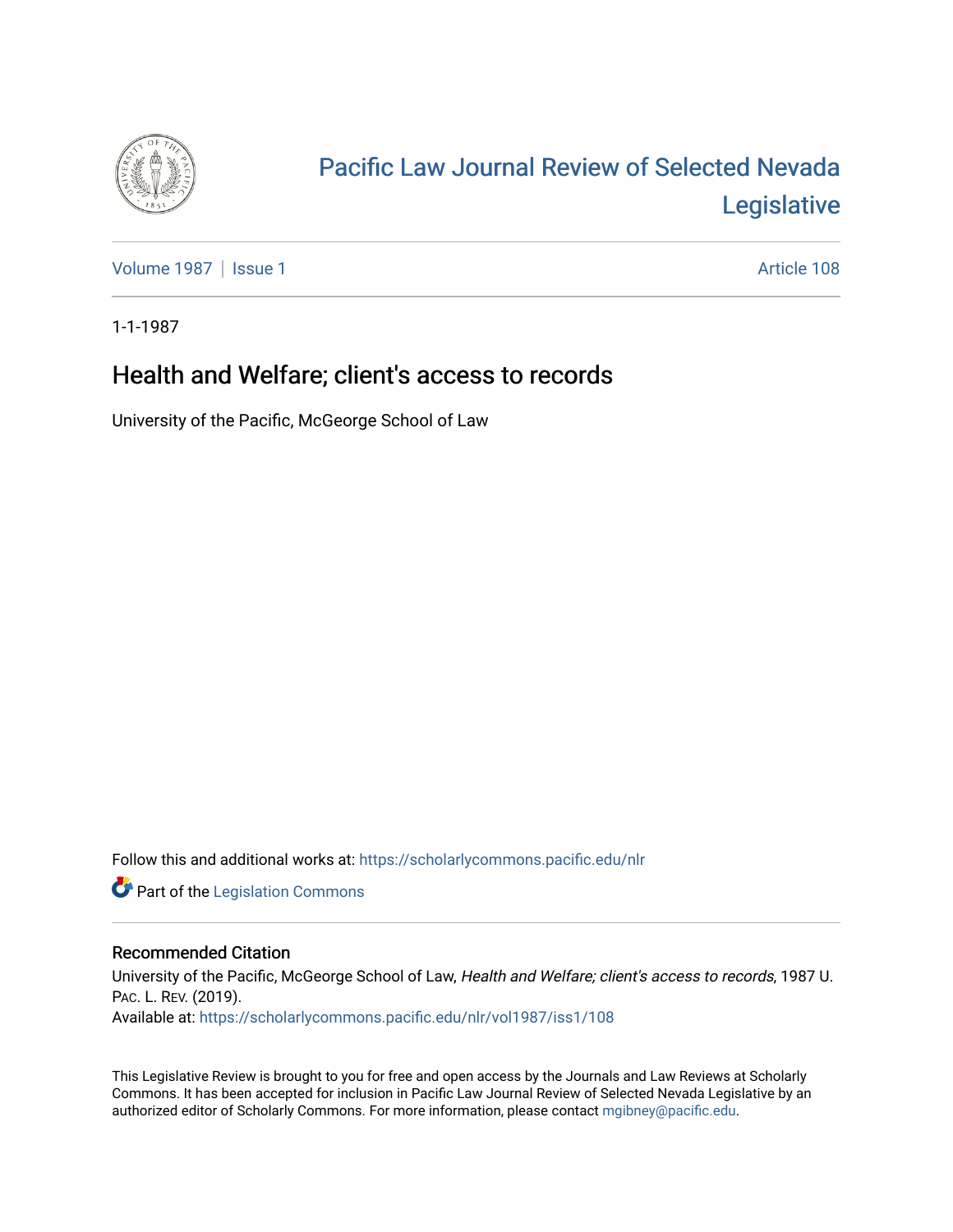## Health and Welfare; client's access to records

NEv. REv. STAT. § 433.504 (amended). AB 778 (Committee on Ways and Means); 1987 STAT. Ch 801

Under existing law, clients<sup>1</sup> are permitted to inspect their records and be informed of their clinical status and progress at reasonable intervals.2 With the enactment of Chapter 801, clients are also entitled to obtain a copy of their records provided a psychiatrist has not made a specific entry to the contrary.<sup>3</sup>

AGA

<sup>1.</sup> NEV. REv. STAT. § 433.044 (definition of clients of a facility of mental hygiene).

<sup>2.</sup> *Id.* § 433.504 (amended by 1987 Nev. Stat. ch. 801, sec. 1, at \_\_) (no longer than three months in a manner appropriate to his clinical condition).

<sup>3. 1987</sup> Nev. Stat. ch. 801, sec. 1, at \_\_ (amending NEV. REV. STAT. § 433.504) (must provide notice to the administrative officer of the facility and pay the cost of reproduction).